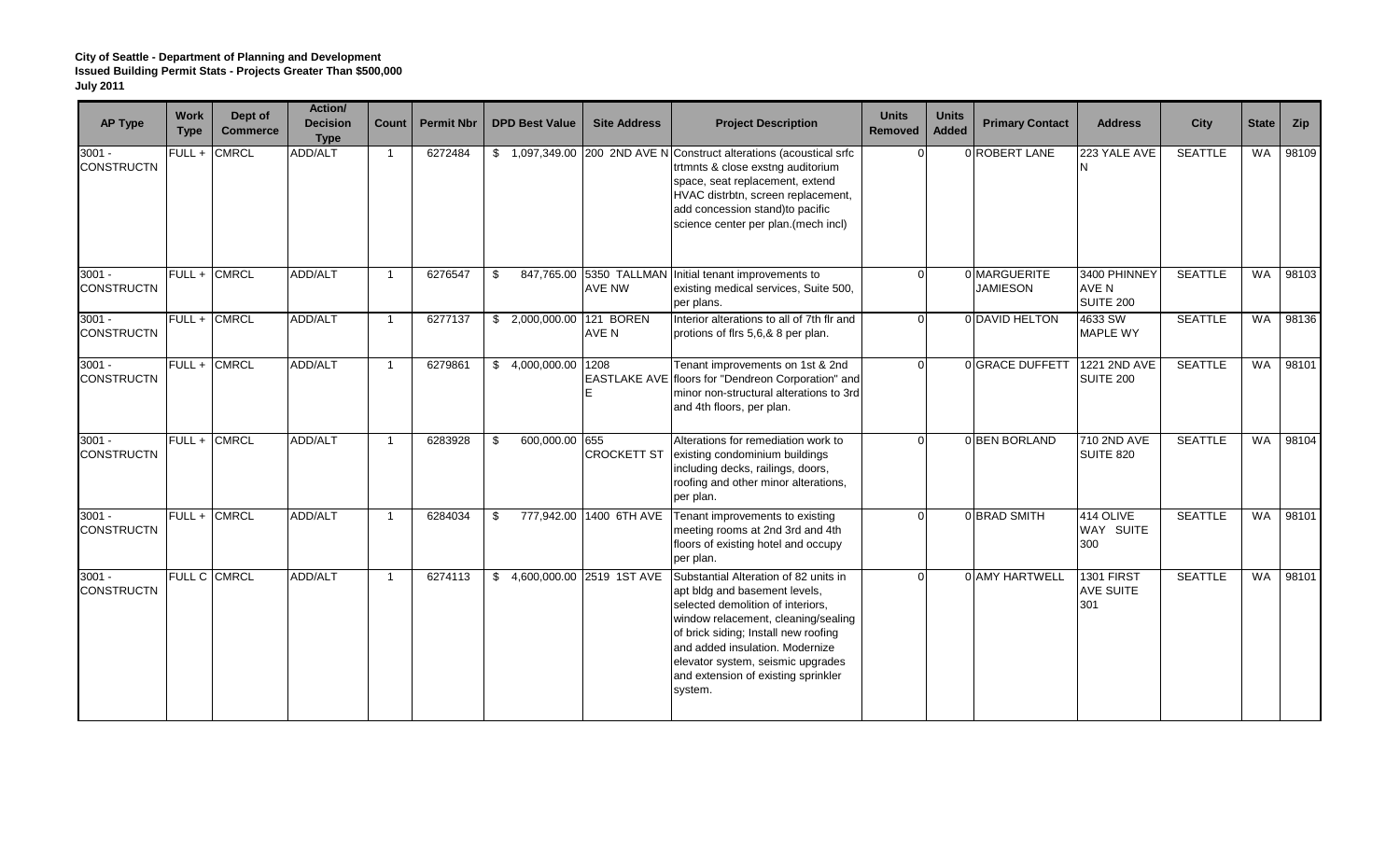| <b>AP Type</b>                     | <b>Work</b><br><b>Type</b> | Dept of<br><b>Commerce</b> | Action/<br><b>Decision</b><br><b>Type</b> | Count                   | <b>Permit Nbr</b> | <b>DPD Best Value</b> | <b>Site Address</b>                 | <b>Project Description</b>                                                                                                                                                                              | <b>Units</b><br>Removed | <b>Units</b><br><b>Added</b> | <b>Primary Contact</b>                         | <b>Address</b>                       | <b>City</b>        | <b>State</b> | <b>Zip</b> |
|------------------------------------|----------------------------|----------------------------|-------------------------------------------|-------------------------|-------------------|-----------------------|-------------------------------------|---------------------------------------------------------------------------------------------------------------------------------------------------------------------------------------------------------|-------------------------|------------------------------|------------------------------------------------|--------------------------------------|--------------------|--------------|------------|
| $3001 -$<br><b>CONSTRUCTN</b>      | <b>FULL C</b>              | <b>CMRCL</b>               | ADD/ALT                                   | $\overline{1}$          | 6275410           | $$3,215,363.00$ 1551  |                                     | Construct tennant improvement to<br>EASTLAKE AVE change the use from office to<br>laboratory (Puget Sound Blood<br>Center) on 1st floor and occupy, per<br>plan.                                        |                         |                              | 0RYAN<br><b>HARASIMOWICZ</b>                   | 1221 2ND AVE<br><b>SUITE 200</b>     | <b>SEATTLE</b>     | <b>WA</b>    | 98101      |
| $3001 -$<br><b>CONSTRUCTN</b>      | FULL C CMRCL               |                            | ADD/ALT                                   |                         | 6281083           |                       | \$ 1,500,000.00 1200 6TH AVE        | Lobby remodel at floors 1 & 2<br>including 2nd floor restrooms and<br>remodel elevator lobbies at floors<br>5,6, 16 and 18, per plans.                                                                  |                         |                              | 0 TERESE BULLEN                                | 600<br><b>UNIVERSITY</b><br>ST #2820 | <b>SEATTLE</b>     | <b>WA</b>    | 98101      |
| $3001 -$<br><b>CONSTRUCTN</b>      | FULL C IND                 |                            | ADD/ALT                                   | $\overline{\mathbf{1}}$ | 6269487           | \$2,607,498.00        | 1551                                | Change of use from B office to B<br>EASTLAKE AVE R&D lab building. Alter portions of<br>existing building per plan.                                                                                     |                         |                              | 0RYAN<br><b>HARASIMOWICZ</b>                   | 1221 2ND AVE<br><b>SUITE 200</b>     | <b>SEATTLE</b>     | <b>WA</b>    | 98101      |
| $3001 -$<br><b>CONSTRUCTN</b>      | $FULL +$                   | <b>INST</b>                | ADD/ALT                                   |                         | 6281462           | 750,000.00<br>-\$     | 1959 NE<br><b>PACIFIC ST</b>        | Remodel portion of the third floor of<br>Health Science Building T-Wing for<br>the School of Nursing per plans.                                                                                         |                         |                              | 0 JASON DARDIS                                 | 901 5TH AVE<br><b>SUITE 700</b>      | <b>SEATTLE</b>     | <b>WA</b>    | 98164      |
| $3001 -$<br><b>CONSTRUCTN</b>      | <b>FULL C INST</b>         |                            | ADD/ALT                                   | $\overline{1}$          | 6274605           | \$3,454,000.00        | 1009 NE<br><b>PACIFIC ST</b>        | Site preparation, Shoring, and<br>Excavation for student housing and<br>below grade parking, per plan                                                                                                   |                         |                              | 0 JODI PATTERSON-26456 MARINE<br><b>O'HARE</b> | <b>VIEW DR S</b>                     | <b>DES MOINES</b>  | <b>WA</b>    | 98198      |
| <b>COMMERCIAL ADD/ALT</b>          |                            |                            |                                           | 12                      |                   | \$25,449,917.00       |                                     |                                                                                                                                                                                                         | $\Omega$                | $\Omega$                     |                                                |                                      |                    |              |            |
| $3001 -$<br><b>CONSTRUCTN</b>      | $FULL + MF$                |                            | <b>ADD/ALT</b>                            |                         | 6287225           | \$                    | 973,893.00 1727 HARBOR<br>AVE SW    | Construct alterations to replace<br>siding, windows, and doors, repair<br>damaged framing and sheathing, and<br>alter structure at east elevation in an<br>existing condominium building, per<br>plans. |                         |                              | 0 PAUL KELSEY                                  | <b>2230 YALE</b><br>AVE E UNIT A     | <b>SEATTLE</b>     | <b>WA</b>    | 98102      |
| <b>MULITFAMILY ADD/ALT</b>         |                            |                            |                                           |                         |                   | 973.893.00<br>\$      |                                     |                                                                                                                                                                                                         | $\Omega$                | 0                            |                                                |                                      |                    |              |            |
| $3003 -$<br><b>BLANKET</b>         | FULL C CMRCL               |                            | CHILD                                     | $\overline{\mathbf{1}}$ | 6282490           | \$                    | 1,899,044.00 1201 3RD AVE           | <b>Blanket Permit for interior non-</b><br>structural alterations for Perkins Coie<br>Floors 39 and 40                                                                                                  |                         |                              | 0 LAUREL VANEK                                 | 16880 SW<br><b>ICORICE WY</b>        | <b>NEWCASTLE</b>   | <b>WA</b>    | 98059      |
| $3003 -$<br><b>BLANKET</b>         | FULL C CMRCL               |                            | <b>CHILD</b>                              | $\overline{1}$          | 6287654           | \$                    | 575,000.00 818 STEWART<br><b>ST</b> | Blanket Permit for interior non-<br>structural alterations to the 12th floor.<br>For "Ameriprise Financial", per plans.                                                                                 |                         |                              | 0 CHRIS<br><b>WEIDENHAMER</b>                  | 1220<br><b>MARSHALL ST</b><br>NE     | <b>MINNEAPOLIS</b> | MN           | 55413      |
| <b>BLANKET TENNANT IMPROVEMENT</b> |                            |                            |                                           | $\overline{2}$          |                   | \$2,474,044.00        |                                     |                                                                                                                                                                                                         | n                       | $\bf{0}$                     |                                                |                                      |                    |              |            |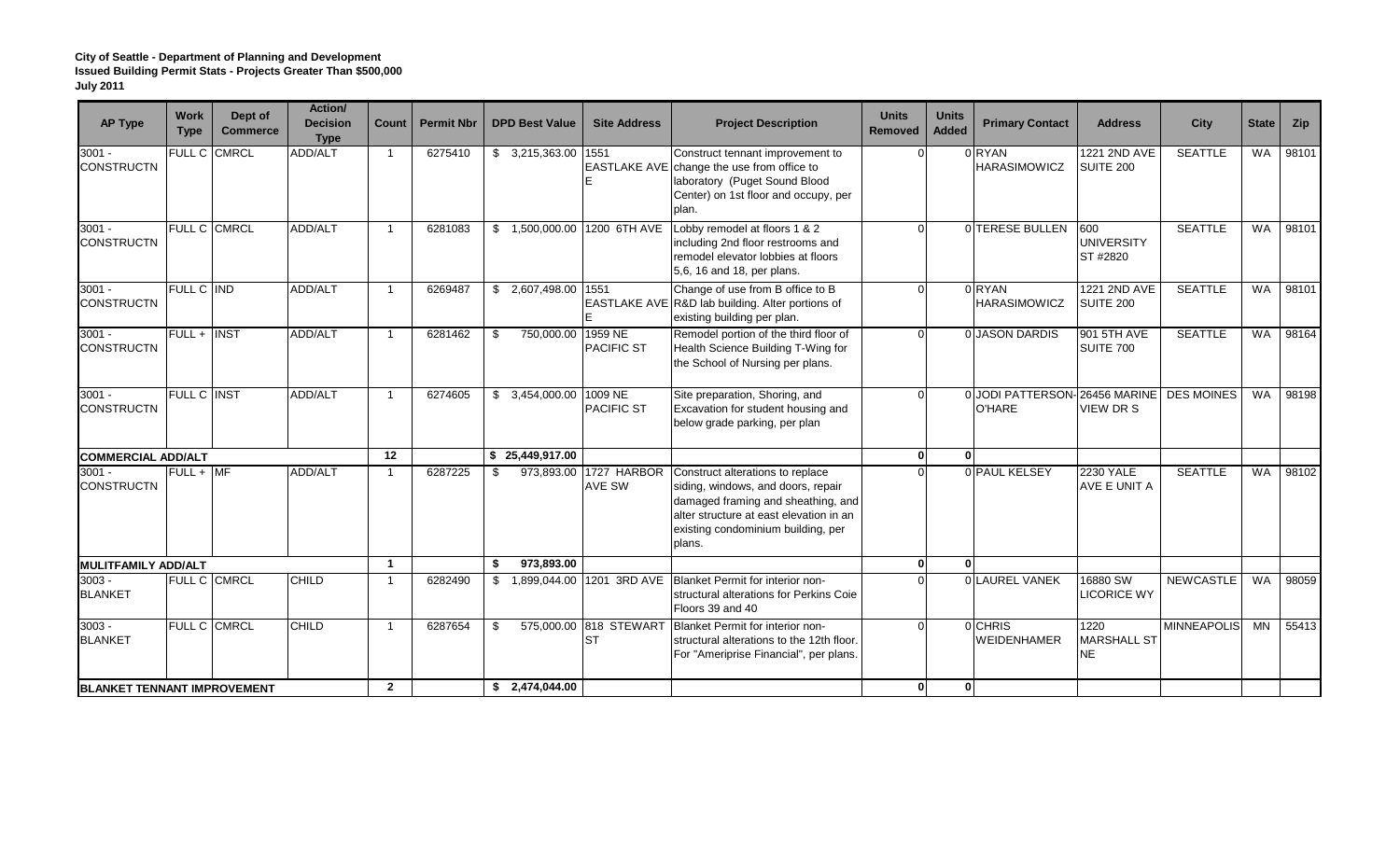| <b>AP Type</b>                | <b>Work</b><br><b>Type</b> | Dept of<br><b>Commerce</b> | Action/<br><b>Decision</b><br><b>Type</b> | Count | <b>Permit Nbr</b> | <b>DPD Best Value</b>      | <b>Site Address</b>                              | <b>Project Description</b>                                                                                                                                                                                                                                                 | <b>Units</b><br>Removed | <b>Units</b><br><b>Added</b> | <b>Primary Contact</b>                                      | <b>Address</b>                                    | City            | <b>State</b> | <b>Zip</b> |
|-------------------------------|----------------------------|----------------------------|-------------------------------------------|-------|-------------------|----------------------------|--------------------------------------------------|----------------------------------------------------------------------------------------------------------------------------------------------------------------------------------------------------------------------------------------------------------------------------|-------------------------|------------------------------|-------------------------------------------------------------|---------------------------------------------------|-----------------|--------------|------------|
| $1004 -$<br><b>MECHANICAL</b> |                            | FULL C CMRCL               | <b>MECHANICAL</b>                         |       | 6265092           |                            | \$ 1,310,000.00 7500 SEWARD<br><b>PARK AVE S</b> | Installing new VRF system, (21)<br>rooftop units, (185) fan coils.<br>Installings (2) package rooftop units<br>per plan                                                                                                                                                    |                         |                              | 0 PAUL IDZIK                                                | 11611 49TH PL<br>W                                | <b>MUKILTEO</b> | <b>WA</b>    | 98275      |
| $1004 -$<br>MECHANICAL        | FULL C CMRCL               |                            | <b>MECHANICAL</b>                         |       | 6276048           | \$                         | 1,240,000.00 1201 9TH AVE                        | replacing exisitng generator, adding<br>one air unit and one exhaust fan unit<br>on roof of existing medical research<br>building.                                                                                                                                         | $\Omega$                |                              | 0 PAUL KANG                                                 | 701 DEXTER<br><b>AVE N 301</b>                    | <b>SEATTLE</b>  | <b>WA</b>    | 98109      |
| $1004 -$<br><b>MECHANICAL</b> | FULL C CMRCL               |                            | <b>MECHANICAL</b>                         |       | 6281489           | \$                         | 531,000.00 1121 33RD<br>AVE                      | Replace existing dual fuel boilers with<br>new gas fired condensing boiler, add<br>VFD's and new motors to existing<br>condensing water pumps, add new<br>plate frame heat exchangers for<br>outside air pre-heat. Upgrade existing<br>fluid cooler to variable fan speed. |                         |                              | 0 ARNIE MORALES                                             | 600 STEWART<br><b>STREET</b><br><b>SUITE 1000</b> | <b>SEATTLE</b>  | <b>WA</b>    | 98121      |
| $1004 -$<br><b>MECHANICAL</b> | <b>FULL C INST</b>         |                            | <b>MECHANICAL</b>                         |       | 6274746           | \$1,000,000.00 144 NE 54TH | <b>ST</b>                                        | Mechanical permit for main building<br>of McDonald Elementary School for<br>new boilers, fin tube radiators, fans<br>and associated ductwork per plan.<br>(reviews and processing under parent<br>ap#6274746)                                                              |                         |                              | <b>OIGENE TOMPKINS</b>                                      | 23511 53RD<br><b>AVE SE</b>                       | <b>BOTHELL</b>  | <b>WA</b>    | 98021      |
| <b>MECHANICAL</b>             |                            |                            |                                           | 4     |                   | \$4,081,000.00             |                                                  |                                                                                                                                                                                                                                                                            | $\Omega$                | <sup>0</sup>                 |                                                             |                                                   |                 |              |            |
| $3001 -$<br><b>CONSTRUCTN</b> | FULL C CMRCL               |                            | <b>NEW</b>                                |       | 6113112           |                            | <b>AVE NW</b>                                    | \$ 6,054,798.00 5214 BALLARD Construct 4 story mixed use building<br>with 3 levels of below grade parking<br>and occupy per plan. (Review and<br>processing for 3 A/P 3's under<br>6113112).                                                                               |                         |                              | 0 GORDON<br>LAGERQUIST                                      | 5135 BALLARD<br>AV NW                             | <b>SEATTLE</b>  | <b>WA</b>    | 98107      |
| $3001 -$<br><b>CONSTRUCTN</b> | <b>FULL C CMRCL</b>        |                            | <b>NEW</b>                                |       | 6217224           | \$3,204,020.00             | 3931<br><b>BROOKLYN</b><br><b>AVE NE</b>         | Establish use and construct new<br>Ethnic Cultural Center for University<br>of Washington, occupy per plans.                                                                                                                                                               | $\cap$                  |                              | 0 JODI PATTERSON-26456 MARINE   DES MOINES<br><b>O'HARE</b> | VIEW DR S                                         |                 | <b>WA</b>    | 98198      |